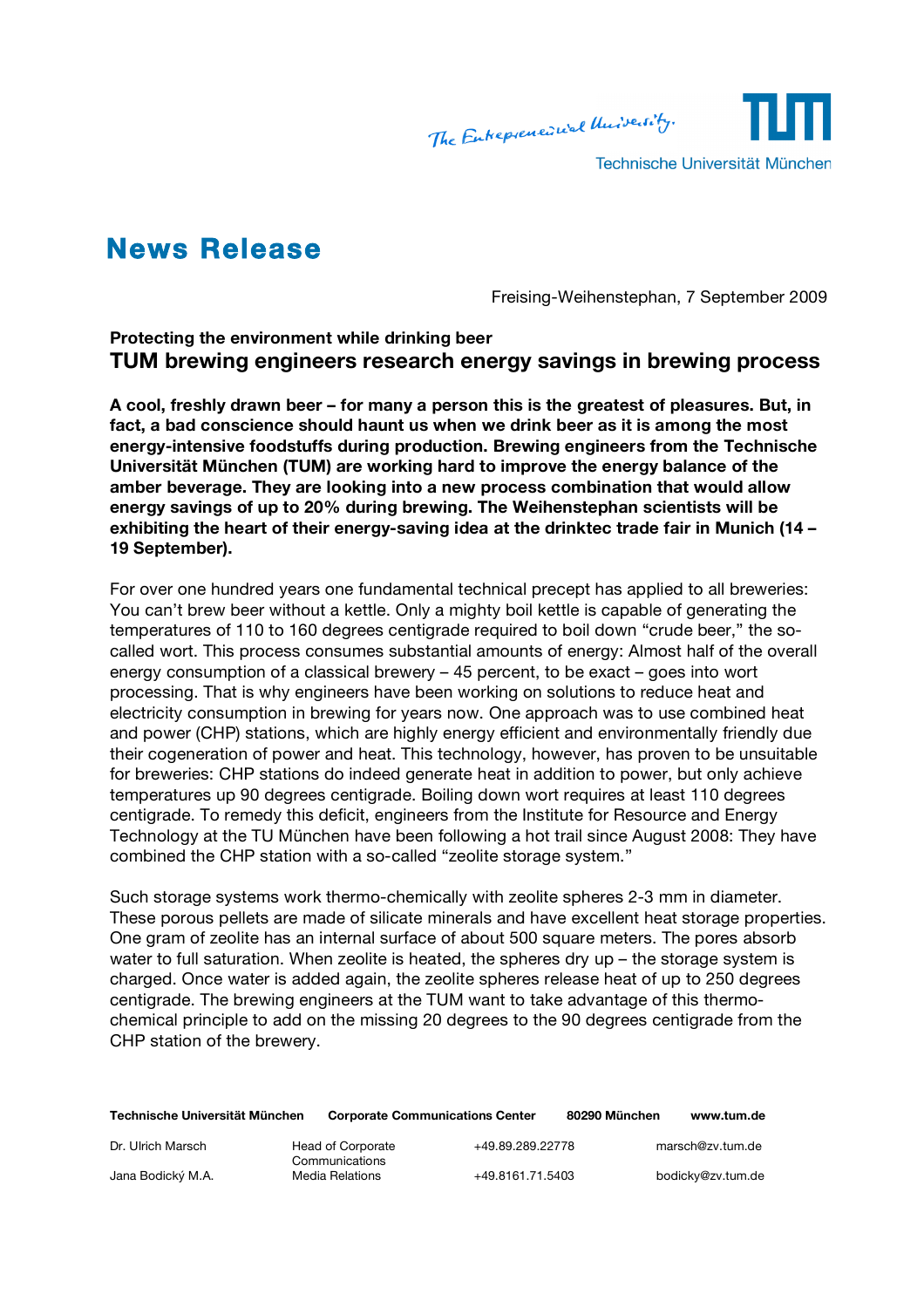

To this end, they intend to use an empty time slot in the production process. "At night a medium-sized brewery needs little energy," says project leader Dr. Winfried Russ. "In this time we can feed unused heat from the CHP station into the zeolite storage system." During the day, when high temperatures are required to boil the wort, additional heat can be fed into the overall system almost instantaneously with the "heat boosting" press of a button. This places resource-efficient, low-energy beer within drinkable reach.

The newly combined production chain works perfectly already in computer simulations, and practical tests are just getting under way. Researchers from the TU München, in collaboration with colleagues from the RWTH Aachen, have now, for the first time, set up a test station at Weihenstephan that uses the new equipment combination to simulate brewery processes. Winfried Russ is eager to see the results: "We already know that it will work. What we don't know is just how much energy can be saved." The researchers are counting on at least ten percent.

In a second step, the TUM engineers intend to model the energy balance of an entire brewery. The cleaning system, the brewing facilities, the fermenting room and storage cellar, as well as the bottling facilities will all be heated at only 90 degrees centigrade instead of using steam of up to 160 degrees. The researchers are counting on this, taken together with the additional waste heat utilization, to result in energy savings of altogether 20 percent. "This is more than the total savings from all energy efficiency measures taken in the brewing industry during the last ten years," according to Russ. The experiment will have run its course by mid-2011. Both small and medium-sized breweries are eagerly awaiting the results: Potential takers are already showing interest in the pilot project that will follow.

It is reasonable to expect that in a few years we will be drinking real "energy-efficient beer" – and enjoying it with a green conscience. The underlying technology will be on display at the drinktec 2009 trade fair from 14 to 19 September, where the Weihenstephan researchers from the TU München will exhibit a model of the zeolite storage system. Please do visit us in hall A4 at the New Munich Trade Fair Centre in Riem, Booth 335, every day between 9 a.m. and 6 p.m.

## **Contact:**

Outside lecturer Dr. Winfried Ruß Chair of Energy and Resource Technology Department of Thermal Processes Technische Universität München 85350 Freising-Weihenstephan Phone: 08161 / 71 – 38 65 Email: winfried.russ@wzw.tum.de

| Technische Universität München |                                   | <b>Corporate Communications Center</b> | 80290 München | www.tum.de        |
|--------------------------------|-----------------------------------|----------------------------------------|---------------|-------------------|
| Dr. Ulrich Marsch              | Head of Corporate                 | +49.89.289.22778                       |               | marsch@zv.tum.de  |
| Jana Bodický M.A.              | Communications<br>Media Relations | +49.8161.71.5403                       |               | bodicky@zv.tum.de |